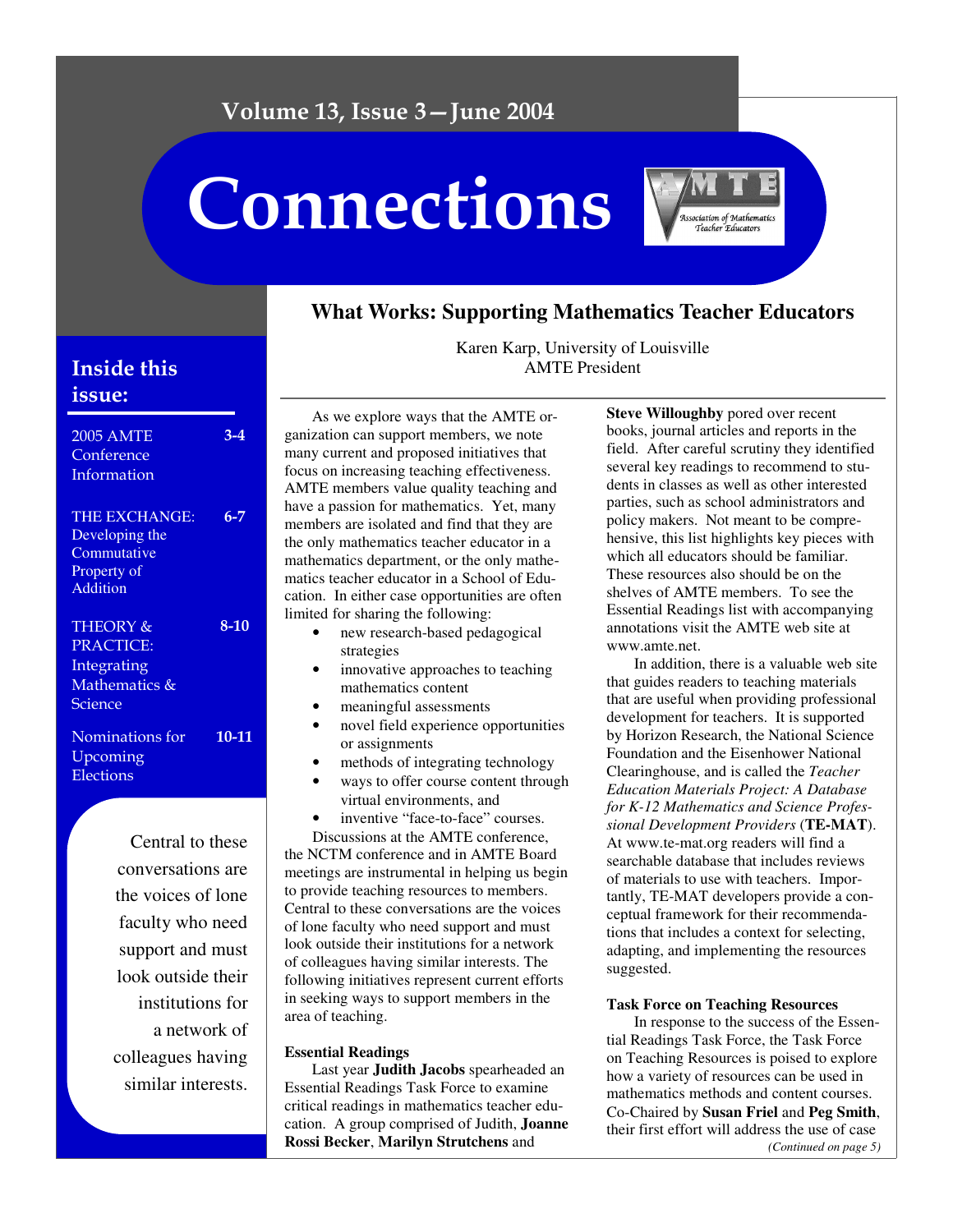### **Page 2**

#### **The Association of Mathematics Teacher Educators**

#### **President**

Karen Karp Department of Teaching and Learning College of Education and Human Development University of Louisville 502-852-1654 karen@louisville.edu

**President -Elect** Sid Rachlin Dept. of Mathematics & Science Education East Carolina University 919-843-4119 rachlins@mail.ecu.edu

#### **Secretary**

Jennifer Bay-Williams Department of Elementary Education Kansas State University 785-532-5808 jbay@ksu.edu

#### **Treasurer**

Mark Klespis Department of Mathematics & Statistics Sam Houston State University 936-294-1577 klespis@shsu.edu

#### **NCTM Representative**

Janet Caldwell Mathematics Department Rowan University 856-256-4500 x 3871 caldwell@rowan.edu

#### **Board Members at Large** Peg Smith

Department of Instruction and Learning University of Pittsburgh pegs@pitt.edu

Susan Friel Department of Curriculum and Instruction University of North Carolina – Chapel Hill sfriel@email.unc.edu

W. Gary Martin Department of Curriculum and Teaching Auburn University martiwg@auburn.edu

**Executive Director** Nadine Bezuk San Diego State University 6475 Alvarado Road, Suite 206 San Diego, CA 92120 (619) 594-3971 nbezuk@mail.sdsu.edu

Comments, questions, and suggestions for AMTE Connections should be directed to the editor:

P. Mark Taylor Theory & Practice in Teacher Education University of Tennessee, Knoxville pmark@utk.edu (865) 974-0448

# **AMTE Business**

# **Awards Committee**

The AMTE Board has established and appointed a new committee called the Awards Committee. The committee is charged with creating a mechanism for AMTE members to receive recognition for outstanding teaching, research or service in mathematics teacher education. The committee will begin its work by creating a process for the nomination and selection of award recipients. A call for nominations will appear in the not too distant future.

# **Special Strand for Mathematics Teacher Educators at the Baltimore NCTM Regional Meeting**

At the NCTM Regional in Baltimore, MD on October 14-16, 2004, a special strand of sessions has been arranged by AMTE. These sessions address issues in teacher preparation and will be of interest to AMTE members. In addition, several AMTE members are presenting sessions in this strand. Thanks to Tom Rowan for all of his work that made it possible to have 16 sessions highlighted in a special AMTE Strand. We hope to see many of you at this meeting.

# *AMTE Connections* **Editor Sought**

AMTE is now seeking candidates to become editor of *AMTE Connections*. This new position will officially begin as of January 2005 but the new appointee will aid in the October 2004 issue. Duties of the newsletter editor include management of content, production of the newsletter, and mailing. The editor is also responsible for attending Board meetings and participating in the ongoing discussions of the AMTE Board. Contact Sid Rachlin, president-elect, if you would like to be considered for this position.

# **2005 AMTE Annual Conference: On-line Hotel Reservations**

Procedure for on-line hotel reservations:

- 1. Go to https://www.marriott.com/reservations/
- 2. In the "By State" column, click on Texas.
- 3. In the list of cities, find
	- Dallas: Dallas Marriott Las Colinas.
- 4. Enter your desired check-in and check-out dates, and the number of guests attending.
- 5. In the box entitled Group Code, enter SUSSUSA.
- 6. You will then proceed to checkout.

Remember, reservations must be made by January 5th, 2005.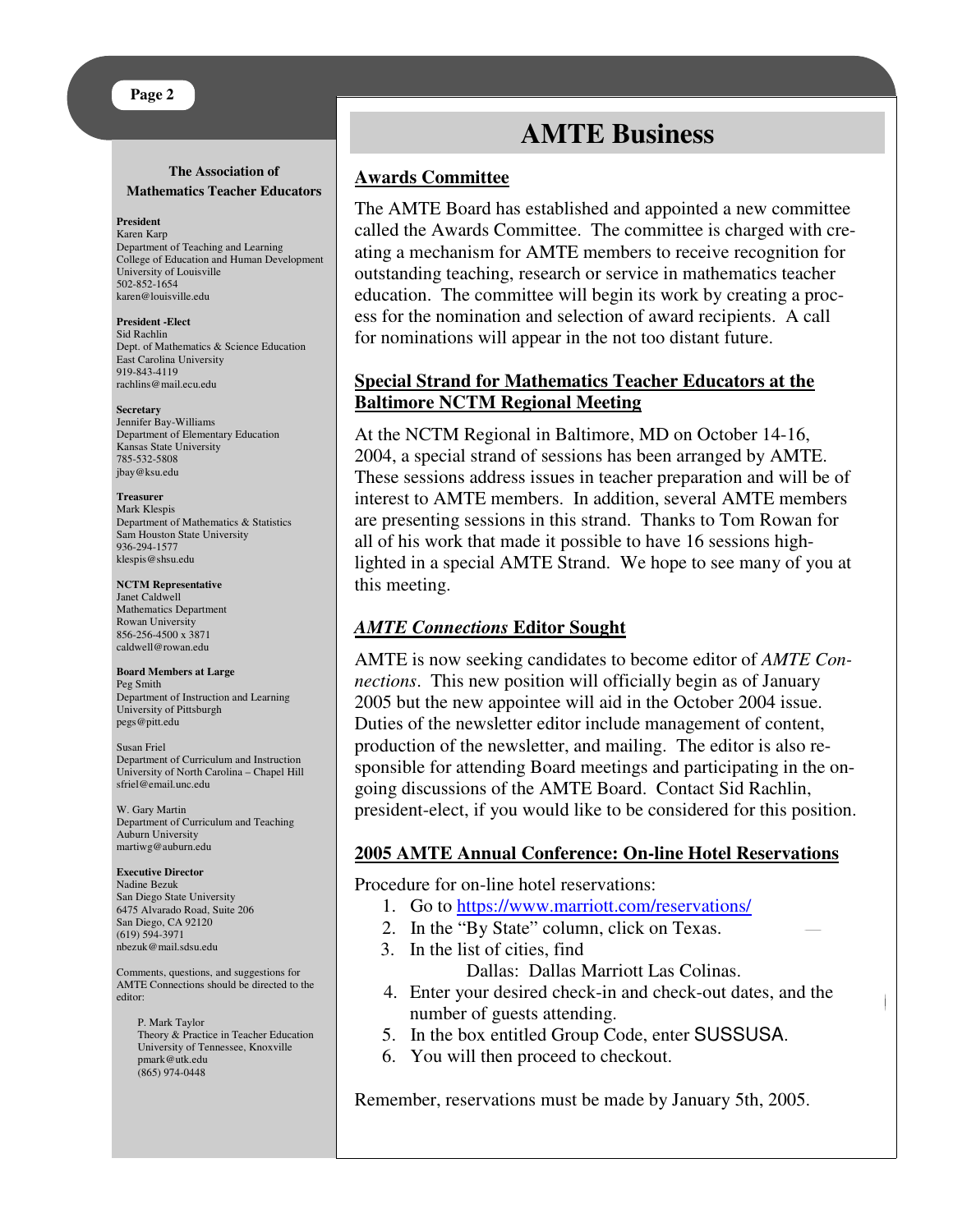# **The Association of Mathematics Teacher Educators (AMTE) Ninth Annual Conference** Dallas, TX

January 27 - 29, 2005

The Ninth Annual Conference of the Association of Mathematics Teacher Educators (AMTE) will be held in Dallas, Texas, from Friday, January 28, through Saturday, January 29, 2005. Conference activities will begin with a Preconference Symposium and Dinner on Thursday evening, January 27, 2005.

# REGISTRATION INFORMATION

The conference registration fee includes admission to all sessions and the Browsing Room. In addition, a large portion of the fee includes continental breakfast, lunch, dinner, and afternoon snack on Friday and continental breakfast and lunch on Saturday. With your conference registration, you can renew your membership in AMTE by paying the \$45 dues (\$22.50 for students). The table found on the Conference Registration Form details the categories of registration. Notice that registration costs vary by postmark date, **total registration is limited to 400 participants** and there will be **no on-site registration available**, so we encourage you to register early.

# PRE-CONFERENCE SYMPOSIUM and DINNER

The AMTE Pre-conference Symposium and Dinner will be held on Thursday, January 27, 2005 from 5:30 – 8:30 p.m. A separate registration fee of \$48 will be charged and includes dinner. Please note that on-site registration is not available for the Pre-Conference Symposium; please make sure to register in advance for the Pre-Conference Symposium.

# HOTEL RESERVATION INFORMATION

To reserve your room for the conference, call the phone number listed below or make your reservations online via the AMTE website. Be sure to mention the "Association of Mathematics Teacher Educators" conference when you call. The reservation deadline for the hotel is Wednesday, January 5, 2005.

> Dallas Marriott Las Colinas Hotel 223 West Las Colinas Blvd Irving, TX 75039

TEL: 800-264-1178 (Reservations) Single or Double Occupancy: **\$119 per night** Reservations must be made by **January 5, 2005**. Reservations made after that date will be accepted on a space-available basis at the hotel's prevailing rate.

**THERE** WILL BE *NO* ONSITE REGISTRATION

AVAILABLE!

*AMTE Connections June 2004*

### **Page 3**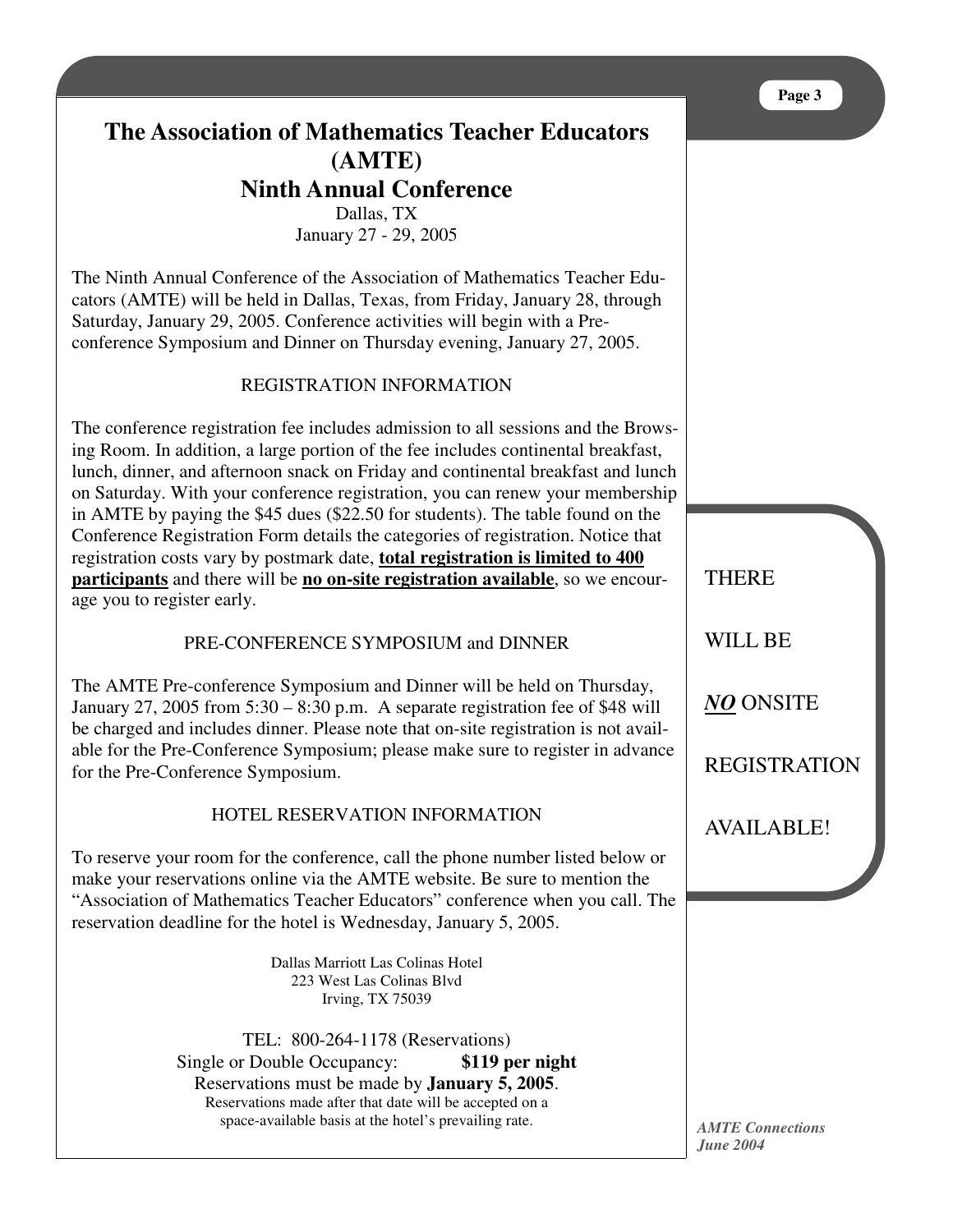# AMTE Ninth Annual Conference Call for Proposals Deadline Extended

This year proposals to present will be submitted online at www.amte.net.

When completing the form you will be asked to submit the following for each proposed session:

Presenter Information: Provide information for the session contact person and all presenters (name, affiliation and position, mailing address, phone numbers, fax number, and e-mail address.)

Session Information: Indicate strand, level of teacher education addressed, equipment and technology needs, and type of proposed format (Thematic Presentation (60 minutes), Symposium or Working Group (60 or 90 minutes), Mini-Sessions (15 minutes), or Individual Session (30 minutes)). Detailed descriptions of the four formats are available on the call for proposals at www.amte.net.

Session Description: Provide a descriptive title, a list of the presenters along with role (e.g., speaker, moderator, discussant, or a combination of the above), and a 30-50 word description of the session to be used in the program.

Abstract: Provide a one-page abstract of your proposed session. The abstract should describe background information on the proposed topic, evidence of its educational significance, how the session will be organized and how it will promote participant interaction (questionoriented, short presentations and discussion, position statements), and the desired outcomes of the session. Include a rationale for the type of format selected. Be sure to address the implications of the session for teacher education.

- Limits on Participation: Each individual may serve as lead speaker for no more than one session and can appear no more than twice on the program. The lead speaker/contact must personally certify that all listed presenters have confirmed their willingness to participate in the session. ALL presenters (including speakers, moderators, and discussants) must be registered for the conference.
- Questions: If you have questions regarding proposal topic, format, or submission, contact Sid Rachlin, AMTE Program Chair, 404 Silver Creek Trail, Chapel Hill, NC 27514 (Telephone: 919-419-1852 or 919-843- 4119; Email: rachlins@northcarolina.edu).

**ALSO:** The AMTE 2005 Program Committee is seeking your input regarding any "how-to" technology workshops you would like to have provided at the annual conference. Send your suggestions to sid@rachlin.org. As the subject of your email, please use "AMTE Workshop Request" exactly as quoted.

**THE DEADLINE FOR PROPOSALS HAS BEEN EXTENDED TO JUNE 15!**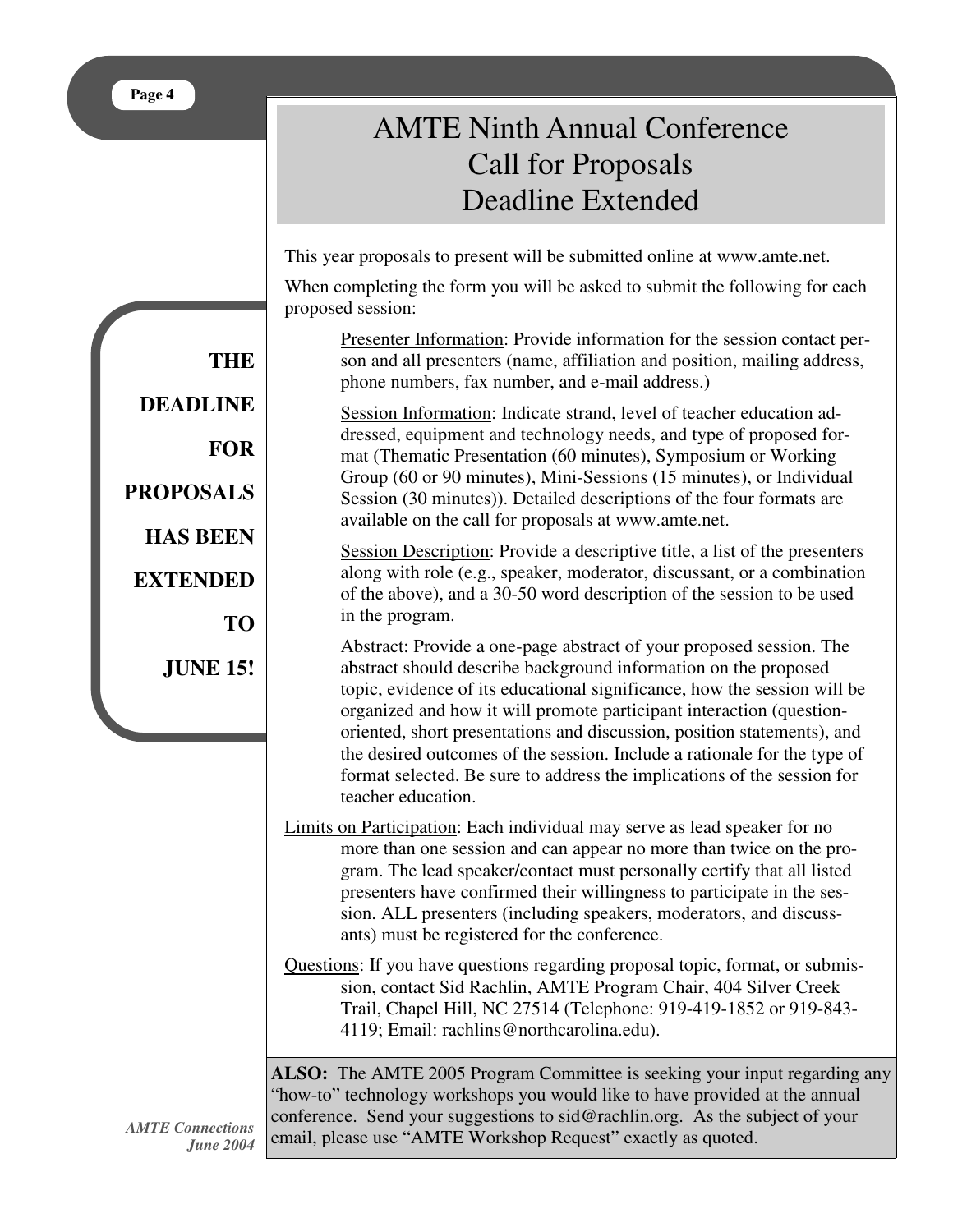# **What Works** *(Continued from page 1)*

studies in mathematics teacher education. Assisted by task force members **Lynn Breyfogle**, **Amy Roth McDuffie,** and **Kathy Morris** the group will investigate how case-based learning can be infused in classes for future mathematics teachers. The case studies method is widely used in such fields as business and medicine and has been effective in getting students involved in critical issues and problem solving. Via web site entries and a future monograph the Task Force on Teaching Resources will explore how to choose exemplary cases that organize, understand and explain experiences and problems related to mathematics education. The Task Force will then focus on how to use these cases as vehicles for analyzing common misunderstandings, learning key pieces of the curriculum, and applying or integrating a broad array of concepts. This will be realized through the use of "stories of practice" that describe how a high quality case was used in a mathematics content or methods course.

### **Syllabus Study**

At the 2004 AMTE Conference in San Diego, participants in the "Syllabus Exchange" session discussed critical features of elementary, middle grades, and secondary methods course syllabi. Emerging from this dialogue, AMTE members **Mark Taylor**, **Sheryl Nussbaum** and **Bob Ronau** decided to study methods courses using syllabi as the primary data source. The questions that they are asking include:

1) What are the common elements of mathematics methods courses?

2) What elements might encourage the development of leadership skills?

3) What elements might lead to an increased capacity and/or inclination to collaborate?

4) What elements contribute to a commitment to continual professional

development?

5) How might these elements vary among methods courses for different grade levels?

This study group requested that AMTE members send an electronic copy of mathematics methods course syllabi to be included in their study (if you would like to send yours please do so to pmark@utk.edu). Your anonymity will be preserved as the study group will report characteristics of the collective body of syllabi. Currently they are in receipt of

approximately 80 syllabi, which they believe may be the largest repository of mathematics methods courses syllabi ever assembled. The team hopes to share the analysis of these data in an AMTE discussion session next January in Dallas.

### **Monographs**

Within the next few months a monograph entitled *The Work of Mathematics Teacher Educators: Exchanging Ideas for Effective Practice*, edited by **Tad Watanabe** and **Denisse Thompson**, will be sent to all members. Introduced with an anchor chapter by AMTE member **Glenda Lappan** and Kelly Rivette on "Mathematics Teacher Education: At a Crossroad," the monograph explores the mathematics education profession from several angles. This compilation of outstanding chapters dealing with topics such as connecting the mathematics that teachers are learning with the mathematics they will teach, using experiments in a calculus course for middle school teachers, making conjectures within a dynamic geometry environment, incorporating interviews to assess teachers' content knowledge, and developing sustained collaboration models is sure to become a key resource for improving teaching. AMTE members **James Tarr**, **Ira Papick**, **David Coffey**, **Susann Mathews**, **Jose Contreras**, **Janet Sharp**, **Laura Van Zoest**, **Beatriz D'Ambrosio**, **Barbara O'Donnell**, **Ann Taylor**, **Patricia Moyer**, **Amy Roth McDuffie**, and **Roberta Schorr** are featured as authors in this first AMTE sponsored monograph.

During its most recent meeting, the AMTE Board asked **Denisse Thompson** to serve as a monograph series editor for the next three AMTE monographs. The Board hopes that these monographs will become outlets for the scholarship of AMTE members and resources that will help describe "what works." Currently the AMTE Board, in collaboration with Denisse, is looking at the possibility of another monograph on the work of mathematics teacher educators and a second on using case studies in mathematics education courses. If you have other ideas for possible monograph themes please contact Denisse at Thompson@tempest.coedu.usf.edu with your thoughts.

The AMTE leadership consistently strives to support its members in their teaching, scholarship and service to the profession. We anticipate that these initiatives will provide information and research on practices that will enhance the teaching of future teachers of mathematics. ■

The AMTE leadership consistently strives to support its members in their teaching, scholarship and service to the profession.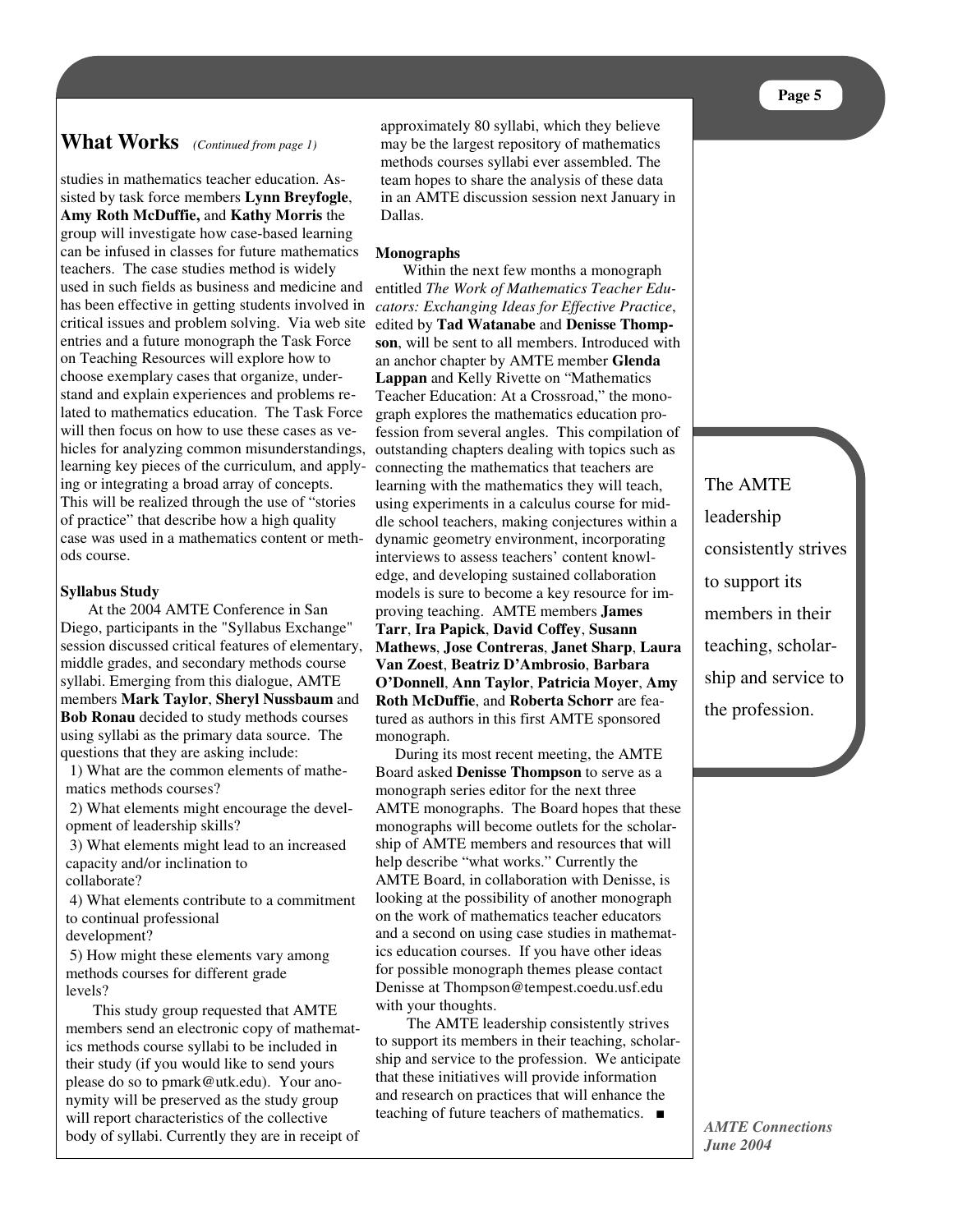# *THE EXCHANGE:* **Target! Developing the Commutative Property of Addition**

David Feikes, Jeff Gregg, and Keith Schwingendorf Purdue University North Central

We use Target in our first of three, 3 credit-hour mathematical content courses for elementary teachers. Topics covered in the course are: problem solving, numerical reasoning including self-generated and conventional algorithms, whole and fractional number systems, and elementary number theory. This activity fits nicely in the properties section of the chapter on whole numbers.

In elementary school Target is a common mental math activity. At this level the purpose of the activity is to practice computation where children have opportunities to provide a variety of solutions. For preservice elementary teachers Target serves a dual purpose. First, it is intended to help the preservice teachers understand how children think about the commutative property and, second, to help them construct the notion that the commutative property is a concept and cannot simply be told to children.

To illustrate how children think about the commutative property of addition, do "Target" with your college class. In the activity, students and children are to give two numbers that give the target number using the specified operation.

## **Directions:**

- Tell your class you are going to do an activity that can be done with children.
- Write the target number on the board. (I would suggest 10.)
- Tell them they can only use addition and only two numbers that give the target number.
- Tell your class to solve the problem like first or second graders.
- Record their solutions on the board or overhead.
- Record incorrect solutions as well. Tell students they are also responsible

for checking other students' solutions. (This is important with children.)

- · If one student does give a reversed pair (e.g., " $7 + 3$ " and " $3 + 7$ "), try to have a class discussion about whether it is the same or not. If the class agrees to reverse the numbers, which is rare, this leads into the discussion below. Continue until they have given all their
	- solutions.

### **Discussion:**

Most groups of adults do not give the reversed pairs of numbers such as  $7 + 3$ and  $3 + 7$  because, from their perspective, they are the same. Invariably, you will get the following pairs of numbers: 5,5; 6,4; 7,3; 8,2; 9,1; and 10,0. However, first and second graders never stop here, unless they have been directly told to do so. They normally go on to give the following pairs: 4,6; 3,7; 2,8; 1,9; and 0,10. Ask your students, "Why don't children stop?" The reason is that addition is a counting activity for young children (Fuson, 2003). So the problems  $7 + 3$  and 3 + 7 are extremely different for children if they are counting on. For  $7 + 3$ , the child might say, "7 … 8, 9, 10," holding up a finger for each of 8, 9, and 10. For 3  $+ 7$ , the child might say, "3 ... 4, 5, 6, 7, 8, 9, 10," holding up a finger for each of 4 through 10. For young children addition is not commutative. In this example,  $7 + 3$  and  $3 + 7$  are two different problems for children because they solve them differently. They do not see beforehand that the answers will be the same. The commutative property is a concept and children will not be able to make sense of it until they are ready.

However, as early as second grade, some children do figure out that  $4 + 3$ gives the same sum as  $3 + 4$ . From an adult perspective, it is tempting to say that

**The Exchange** is a new feature of AMTE Connections dedicated to sharing activities from courses for preservice teachers.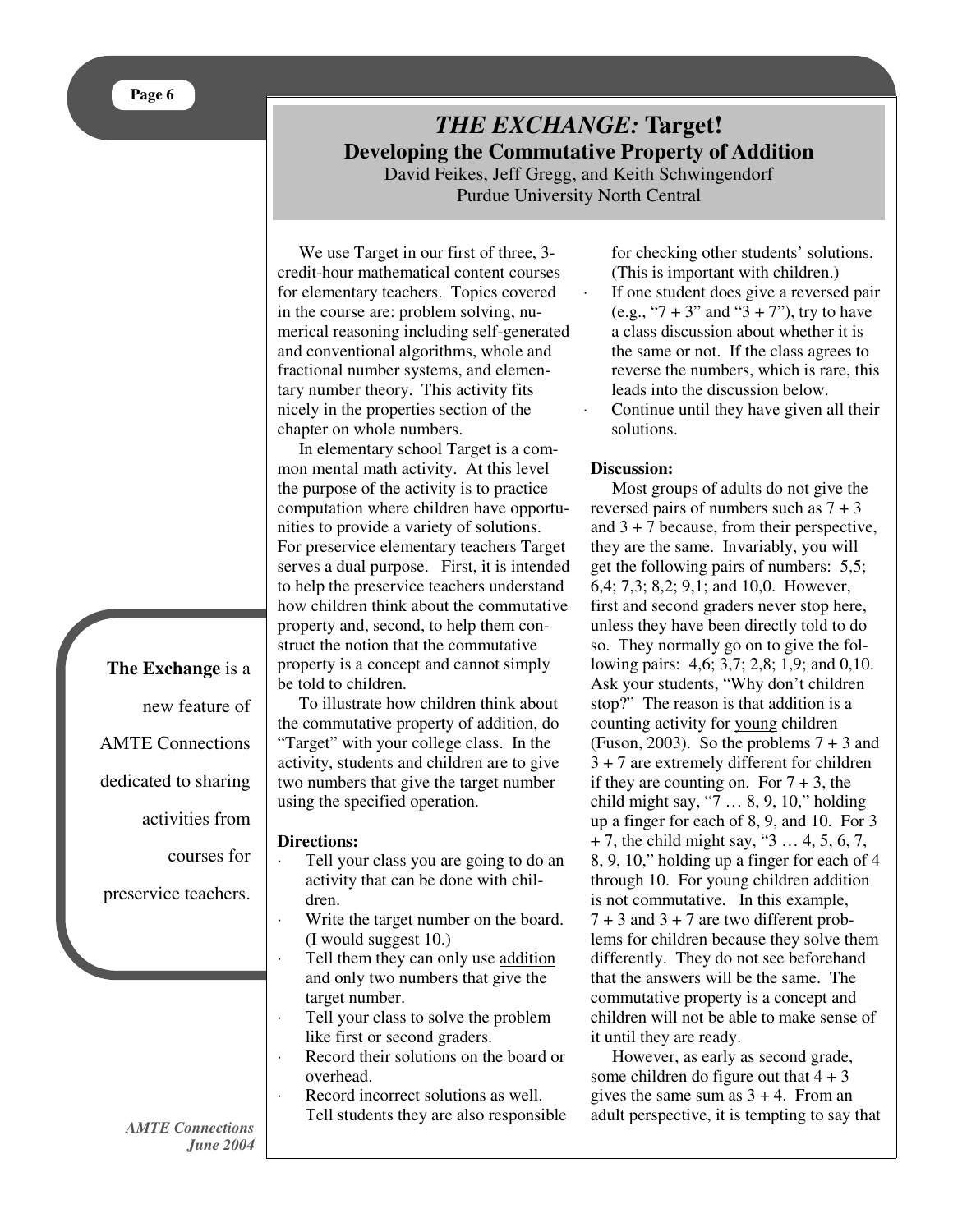preservice teachers. If you are in terested in sharing an activity  $\frac{1}{2}$   $\frac{1}{2}$   $\frac{1}{2}$   $\frac{1}{2}$   $\frac{1}{2}$   $\frac{1}{2}$   $\frac{1}{2}$   $\frac{1}{2}$   $\frac{1}{2}$   $\frac{1}{2}$   $\frac{1}{2}$   $\frac{1}{2}$   $\frac{1}{2}$   $\frac{1}{2}$   $\frac{1}{2}$   $\frac{1}{2}$   $\frac{1}{2}$   $\frac{1}{2}$   $\frac{1}{2}$   $\frac{1}{2}$   $\frac{1}{2}$   $\frac{1}{2}$  methods course, please send a copy of your idea to the AMTE **The Exchange** is a new feature of *AMTE Connections* dedicated to sharing activities from courses for from a mathematics content or Connections editor at pmark@utk.edu.

(continued from previous page)

property of addition. We expect that they S will be able to make sense of this formal are from the  why such a big deal is being made of it) when it is presented to them in an algebra class. However, closer examination of  $\frac{1}{2}$ . ematen's uniking about commutativity<br>suggests that although they may view the  children's thinking about "commutativity" to represent the addition of two quantities. Interestingly, the use of physical materials example, the use of physical indication<br>can promote the construction of a more abstract argument because it enables students to make generalizations about how solutions the addends and the sum are related to  $\overline{a}$  each other under the operation of addition. Still other students may explore whether  $\frac{Al}{m}$  $\frac{1}{1}$  ...  $\frac{1}{1}$ or not the notion of "turn-arounds" holds  $\frac{1}{11}$ for subtraction. This can lead to ideas  about negative numbers (Schifter, 1997). -  tain that this would hold for any pair of numbers. For example, asked to find the such children understand the commutative statement of the property (and wonder equality of certain "turn-arounds" (e.g.,  $3 + 4$ ,  $4 + 3$ ) as a fact, many are not cersum  $7 + 15$ , the same children who know that  $3 + 4 = 4 + 3$  will count on from 7 rather than reason that  $7 + 15 = 15 + 7$  and then count on from 15. Further, children's efforts to investigate the equality of "turnarounds" for any pair of numbers reveal much about their developing understandings of addition. Some students check many pairs of numbers, often trying numbers larger than they usually work with. applied to two numbers to get a result. Other students may use physical materials

richness of detail. Children need a multi- before they intuit the commutative prop-  erty of addition let alone name it. Their **EXECUTE:** understanding can be furthered through    activities that ask them to explore ideas expected to commutativity and in doing on  $\sum_{i=1}^{n}$ tions, and construct justifications. It is  )
 this type of mathematical activity that will more fully prepare them for their later ommutative study of algebra.  $\frac{1}{4}$  11'  $\frac{1}{4}$ tude of experiences with adding numbers related to commutativity and, in doing so, generate hypotheses, attempt generaliza-  more fully prepare them for their later The important point here is that children do develop intuitive notions about commutativity, but they do not spontaneously construct the concept in full-blown

 $\frac{1}{16}$ his formal are from the Connecting Mathematics for wonder Elementary Teachers (CMET) project.  The goal of the project is to connect progebra spective elementary teachers' learning of mathematics with how children under- developed supplementary materials for **Source:** This activity and the discussion stand and learn mathematics. CMET has mathematical content courses for elementary teachers. The materials emphasize mathematics from children's perspectives and directly relate this to the mathematics the preservice teachers are learning and will eventually be teaching children. The CMET project is funded by the National Science Foundation, grant DUE 0341217. Opinions expressed are those of the authors and not necessarily those of the National Science Foundation.

### References

- + Schifter (Eds.), *A Research Compan- ion to the Principles and Standards* represente standardos *for School Mathematics*. 68-113.  $R_{\text{TableS}}$   $\text{Reston, VA: NCTM.}$ For these students, addition is a procedure Fuson, K. (2003). Developing mathematical power in whole number operations. In J. Kilpatrick, G. Martin, & D.
	- $\overline{a}$   $\overline{b}$   $\overline{c}$   $\overline{c}$   $\overline{c}$   $\overline{c}$   $\overline{c}$   $\overline{c}$   $\overline{c}$   $\overline{c}$   $\overline{c}$   $\overline{c}$   $\overline{c}$   $\overline{c}$   $\overline{c}$   $\overline{c}$   $\overline{c}$   $\overline{c}$   $\overline{c}$   $\overline{c}$   $\overline{c}$   $\overline{c}$   $\overline{c}$   $\overline{c}$   $\overline{$   Schifter, D. (1997, March). *Developing* nci, D. (1777, wiarch). Developing<br>Operation Sense as a Foundation for Algebra. Paper presented at the an-  nual meeting of the American Educa- *Operation Sense as a Foundation for* , tional Research Association, Chicago.  $\blacksquare$

Their understanding can be furthered through activities that ask them to explore ideas related to commutativity and, in doing so, generate hypotheses, attempt generalizations, and construct justifications.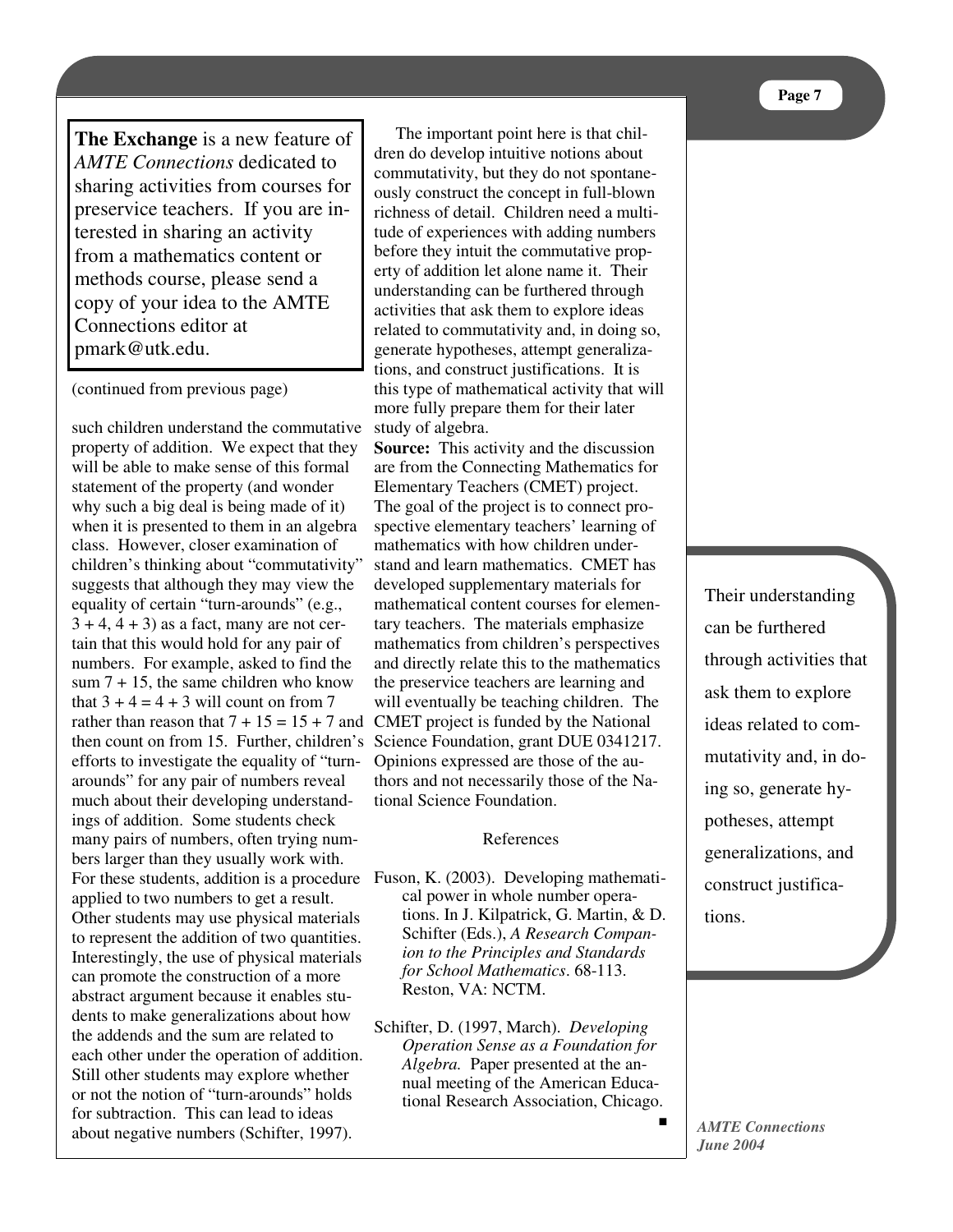# THEORY & PRACTICE: **Preparing Teachers to Integrate Mathematics and Science**

P. Mark Taylor, University of Tennessee

It has been more than eleven decades since the National Education Association appointed the "Committee of Ten" to make recommendations for the improvement of education in America. Among the more notable recommendations made by the committee was the suggestion that the teaching of the subjects should not be unnaturally separated. This call for integration of subjects has largely been ignored. Though faced with the challenge of the momentum of history, some teacher educators are attempting to making inroads. A common theme among the responses to the current Theory & Practice question is that of engaging the preservice teachers in an inquiry-based activity that requires both science and mathematics.

**Theory & Practice Question:** How do you prepare teachers to make connections between mathematics and science? To what extent is this embedded in your courses for preservice teachers?

### **Sandi Cooper, Mathematics Education, Texas Tech University**

During a recent event where a university astronomer was conducting viewings of galaxies for local groups, a young boy raised his hand when time was allowed for questions. Very interested in what he was learning, he asked the astronomer, "If I want to become an astronomer, what do I need to do?" Much to the young boy's surprise, the astronomer responded, "Take all the math that you can." So, when do we really think about the connections between math and science? How do we prepare young children to think of these connections, before it's too late to consider various professions?

In my role as a mathematics teacher educator, I have worked closely with a science educator to create innovative ways to prepare teachers in elementary and middle level methods courses to integrate math and science. Although I teach a math methods course, there are times when I am able to coordinate activities with the instructor of the science methods course, so that we can maximize our efforts for integration. In addition, with a newly established program in our middle level math and science education degree, we are currently cre-

ating an integrated math and science methods course.

Although both NCTM and NSTA support integrated math and science instruction, math and science are not usually taught in an integrated way in schools. Teacher education students in my methods course are involved in activities that allow them to understand the value of the connections between math and science, but difficult for them to experience actual classroom applications. However, we can encourage teacher education students to implement integrated instruction, by allowing them to experience this kind of learning for themselves.

There are two approaches that I have tried in my methods courses to allow students to explore learning through integrated instruction. One approach is to select a particular math concept or science topic. For example, for the science topic of Earth science, measurement, measurement conversions, charts and graphs, prediction and probability were integrated into information about the earth's interior, types of forces, locating and measuring earthquakes, and plate tectonics. When studying the math concepts of tessellations and fractals, we made connections to geometric patterns in nature (and even Fibonacci numbers in nature) and genetics. The other approach I have used is to involve students in inquiry-based investigations. One of these investigations is for students to engage in the process of creating a successful spinning top. Given various materials, such as paper plates, cups, pencils, paper clips, etc., students are to create a top that successfully spins. Students apply math concepts including finding diameter, circumference, measuring length of the spindle, averaging spin times, making graphs to represent data, finding ratios and they begin thinking about physics concepts such as angular velocity, conservation of angular momentum, center of mass, and torque.

By allowing students to experience integrated instruction themselves, they have the opportunity to examine how math and science concepts can be connected and how this can be implemented into instruction. Although this is not the entire focus of my math methods course, I have attempted to maintain a good *(Continued on page 9)*

Although I teach a math methods course, there are times when I am able to coordinate activities with the instructor of the science methods course, so that we can maximize our efforts for integration.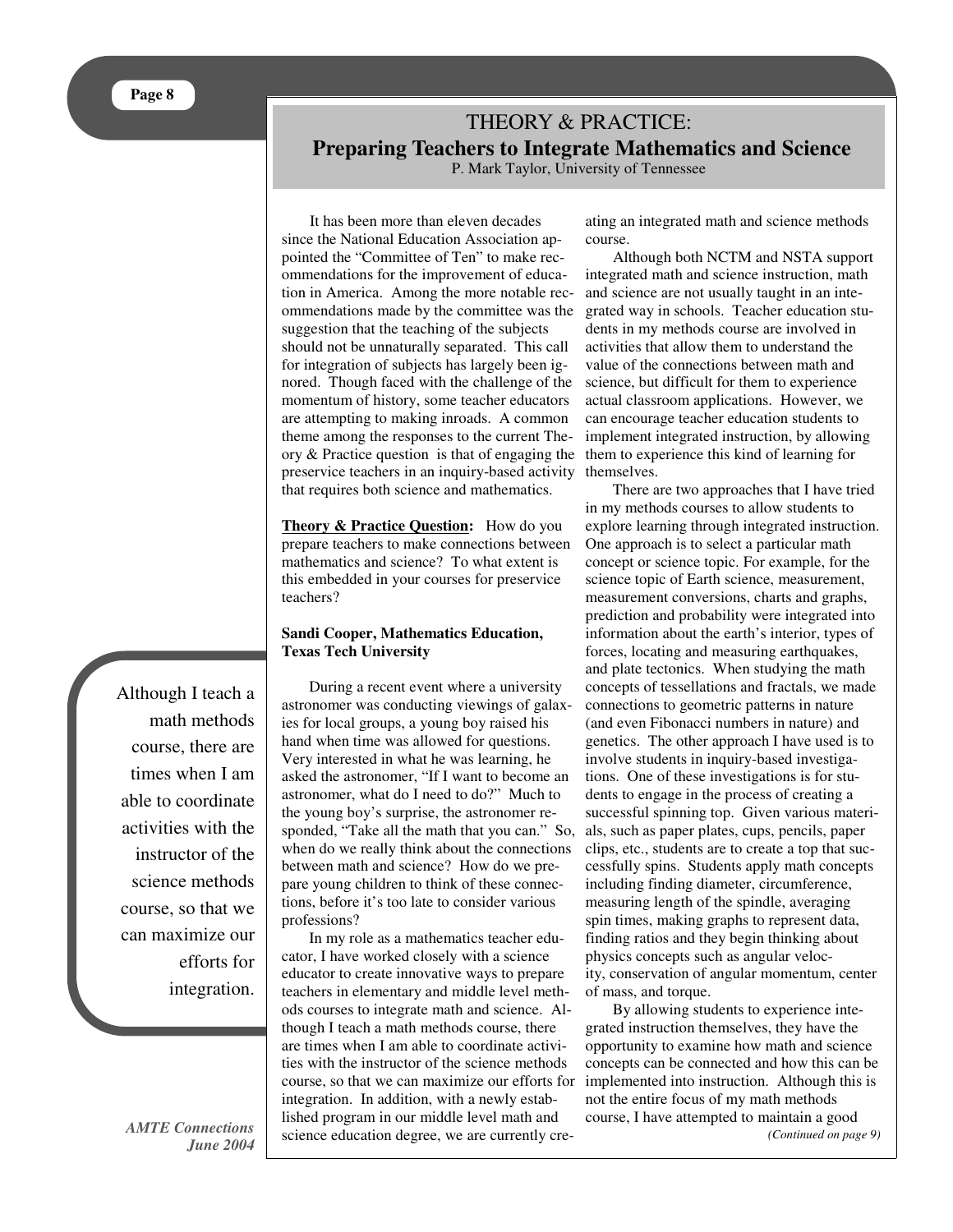### *(Continued from page 8)*

balance of activities, so that students can build a meaningful understanding of how integrating math and science can be beneficial.

## **Kristen Rearden, Science Education, University of Tennessee**

As students progress in their education from preschool to college, the separation of content areas becomes more and more pronounced. While early education often focuses on thematic-based learning, such as the design of multiple learning activities based on a single literature book or author, each content area progressively gains its own slot in a student's course schedule. From then on, it can be difficult for students to see connections between and among the subject areas as the content is taught by different teachers, has no overt associations to any other subject, or both.

It comes as little surprise, then, to see preservice teachers struggle initially with the idea of connecting subjects during instruction. As an elementary (K-8) science methods instructor, my rationale for exposing preservice teachers to methods of integrating science with other subject areas, particularly mathematics, is two-fold. First, there is a heavy emphasis on reading and mathematics at the K-5 level. Much of the time devoted to instruction in the early grades is for those two subjects. Science and social studies are typically taught in an alternating fashion with less emphasis. Therefore, the process of integrating science and mathematics gives teachers a method for "making time" for science, since it becomes a part of the instruction they were already doing rather than an additional, disparate subject. Secondly, science and math are naturally connected in many ways, such as with quantitative topics introduced during science class can be data issues. Data that is not interpreted is

meaningless, and the ability to make those interpretations is grounded in a scientist's use of the tools of mathematics. Similarly, predictions based on mathematical patterns assist scientists with gaining a broader understanding of many phenomena. Patterns abound in nature, and can be viewed from both a scientific and mathematical perspective.

As an example of an inquiry-based class exercise that focuses on math and science, the preservice teachers are challenged with the question, "How can you alter the period of a pendulum?" In order to answer this, they must design, implement, and interpret the data they obtain in the course of their investigation. Measurements of pendulum mass, string length, and time are needed, as are averages of those readings. Predictions of time changes based on differences in mass and length are made and investigated. In the end, the "scientific formula" can be shown and discussed to identify the string length as the key variable, but until then, the preservice teachers must rely on their own data and data interpretation to determine the factors that affect the pendulum. Additionally, other mathematics concepts are used during class investigations throughout the semester as appropriate. For example, the preservice teachers need to be able to apply the concepts of ratio and proportion during the study of body structure and composition and for the comparison of sizes and distances of planets.

Instructional methods for integrating the two subject areas are also discussed. Logistical constraints can prevent two teachers from working with the same group of students and addressing their two subject areas; one method of overcoming this constraint is to have the teachers synchronize their instruction such that *(Continued on page 10)*

# THEORY & PRACTICE question for the next issue of *AMTE Connections*: **Modeling Appropriate Mathematics Instruction**

In what ways are you able to model appropriate mathematics instruction in your mathematics content courses for preservice teachers? Are there structures in your institution and/or department that encourage this?

AMTE members are urged to respond to this question. Responses will be summarized and/or quoted. You may submit your response to pmark@utk.edu. Responses submitted by September 1 will be considered for inclusion.

Patterns abound in nature, and can be viewed from both a scientific and a mathematical perspective.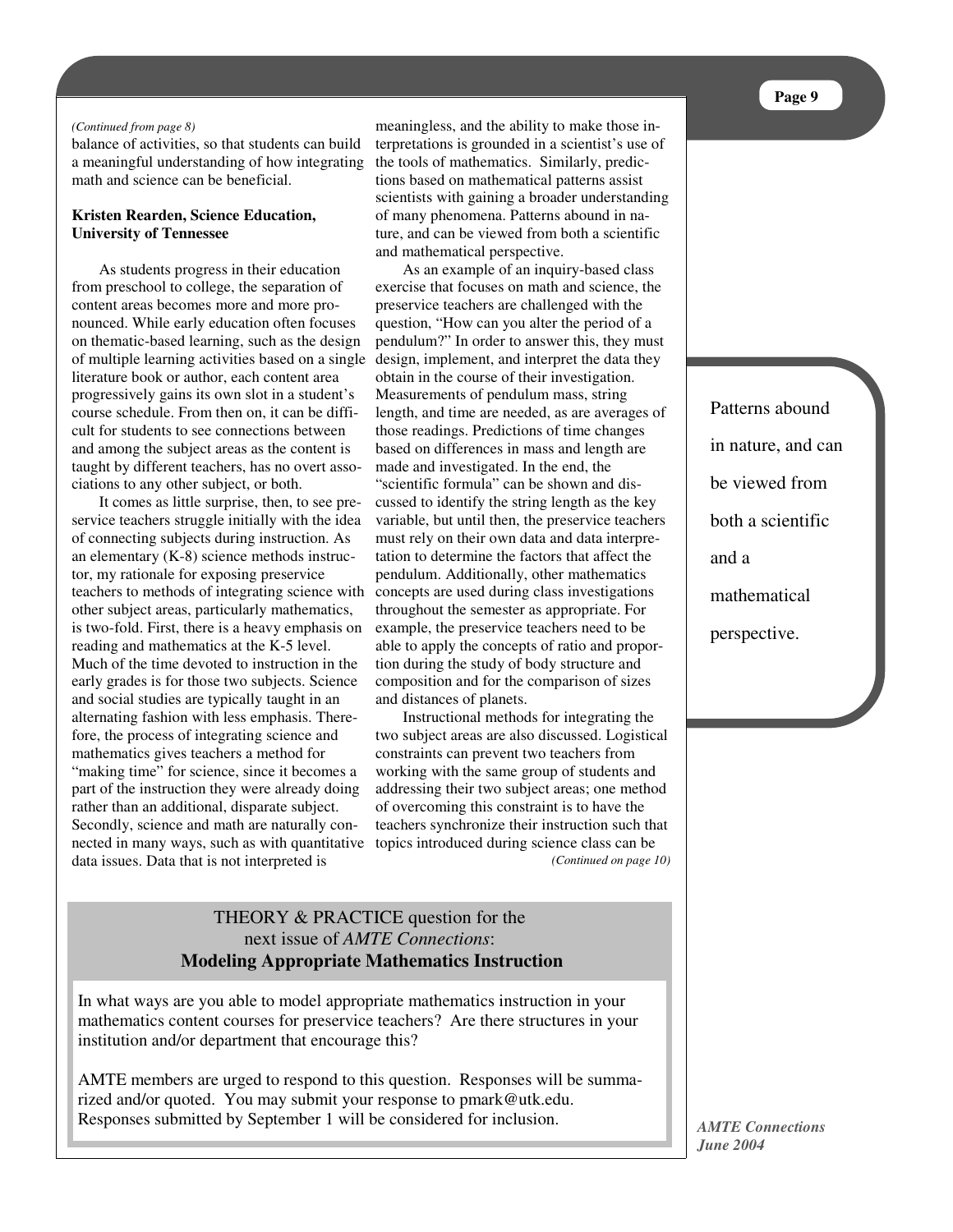The AMTE **Nominations** Committee is seeking nominations for candidates for *Secretary* and for *2 Board Members-at-Large.*

#### **Integrating Mathematics and Science** *(Continued from page 9)*

the foundation for a concept introduced in math class and vice versa. For example, data obtained from plants grown under various conditions during science class can be used when addressing statistical measures in math class. Similarly, while working with powers of ten in math class, students can apply that knowledge to conceptualizing planetary distances in science class. While this requires that at least one of the teachers gain familiarity with the curriculum of another subject area, it provides a means for overcoming a potential barrier for integrating subjects when those subjects are taught in a departmentalized fashion.

There are many examples throughout the semester that expose the preservice teachers to the reliance of scientists on mathematical understandings. With overt references to the instances where the integration of math and science is natural as well as the discussion of specific methods for implementing integrated instruction, I hope to expose the preservice teachers to the potential of integrating the two subjects whenever it will help to reinforce either discipline.  $\blacksquare$ 

# **The CITE Journal**

The *CITE Journal* is an online, peer-reviewed journal, established and jointly sponsored by five professional associations (AMTE, AETS, NCSS-CUFA, CEE, and SITE). This is the only joint venture of this kind in the field of teacher education. Each professional association has sole responsibility for editorial review of articles in its discipline:

- •Technology and Science Education (AETS)
- •Technology and Mathematics Education (AMTE)
- •Technology and Social Studies Education (NCSS-CUFA)
- •Technology and English Education (CEE)
- •Educational Technology: General (SITE)

Visit **http://www.citejournal.org/** for more information.

# **Nominations for Upcoming Elections**

The AMTE Nominations Committee is seeking nominations for candidates for *Secretary* and for *two Board Members-at-Large .*

Please review the job descriptions on the following page. To nominate a candidate, send the individual's name, professional affiliation and position, email address, and 1-3 sentences describing his/her qualifications for the position to the chair of the nominations committee (Diana Lambdin, lambdin@indiana. edu). Be sure to indicate whether the nomination is for secretary or for board member at large. Both nominations of colleagues and self-nominations are permitted. (Before listing any candidate on the election slate, the Nominations Committee will verify his/her willingness to serve.)

After reviewing all nominations submitted by the July 31 deadline, the Nominations Committee will formulate an election slate, taking into consideration both professional qualifications and diversity (e.g., years of experience; racial or ethnic background; professional affiliation -- from Mathematics Department or College/School of Education or other affiliation; size of institution).

### *Send nominations to: Diana Lambdin (lambdin@indiana.edu). Deadline: July 31, 2004*

The members of the nominations committee:

Diana Lambdin, Chair Indiana University – Bloomington lambdin@indiana.edu Kathleen Lynch

Appalachian State University lynchrk@appstate.edu

Sue Mau

Indiana University-Purdue University, Fort Wayne maus@ipfw.edu

Joe Merlino

Math Science Partnership of Greater Philadelphia merlino@lasalle.edu

Sid Rachlin (ex-officio member) East Carolina University rachlins@mail.ecu.edu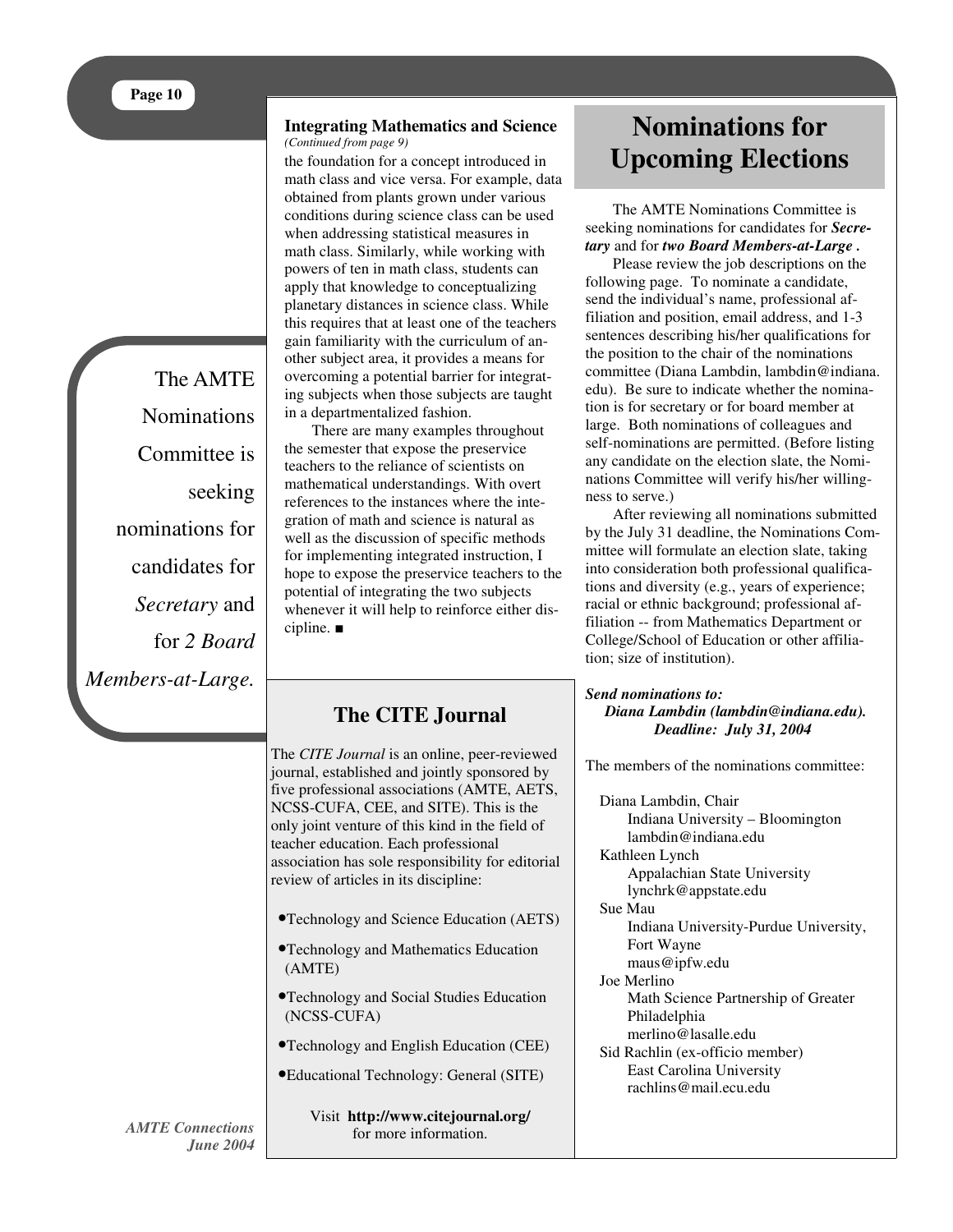# **Job Description: AMTE Secretary**

### **Term: 3-Year Commitment**

**Duties:** The duties of the Secretary include recording and maintaining the organization's records of meetings and the constitution. The secretary is usually the Board Liaison to the Constitution and Bylaws Committee, which reviews the constitution and by-laws, making suggestions and changes as needed. Busiest times for the Secretary are just before and just after the Board meetings, preparing the minutes for review.

**Travel:** 2 meetings per year

# **Two AMTE Board Meetings Per Year**

AMTE holds two board meetings each year; one is held the day before the AMTE annual conference in January or February, and one is held at the NCTM annual meeting during the NCTM Research Presession or the NCSM meeting, usually on Monday. For each of these meetings, AMTE will pay for one night's hotel accommodations and meals for one day. Other travel expenses are not reimbursed.

# **Excerpt From the Constitution and Bylaws of the AMTE**

*Section 5: Secretary*

The Secretary shall record and maintain a file of the minutes of official meetings of the Association and its Board of Directors and shall be responsible for the correspondence of the Association.

# **Job Description: Board Member-at-Large**

**Term: 3-year or 4-year Commitment**

**(Note: Two board members will be elected this year. The individual who gets the most votes will serve a 4-year term and the individual with the second-most votes will serve a 3-year term. This arrangement is necessary for this election only, as AMTE transitions to a 3-year term for board members. To be listed on the 2004 ballot, a candidate must be willing to serve either 3 or 4 years, if elected.)**

**Duties:** The major duty of the Member-at-Large is to support and advise the president of AMTE. The Member-at-Large serves as a Board liaison to one or more committees or task forces. The Member-at-Large is responsible for reporting on the progress of his or her assigned committee(s) or task force(s) at Board meetings.

**Travel:** 2 meetings per year (each year)

## **Two AMTE Board Meetings**

AMTE holds two board meetings each year; one is held the day before the AMTE meeting in January or February, and one is held at the NCTM annual meeting during the NCTM Research Presession or the NCSM meeting. For each of these meetings, AMTE will pay for one night's hotel accommodations and meals for one day. Other travel expenses are not reimbursed.

## **Excerpts From the Constitution and Bylaws of the AMTE**

### *Section 7: Members-at-Large*

The Members-at-Large shall assume those responsibilities determined by the President.

For this time of transition, those elected to the position of Board Member-at-Large must be willing to serve either 3 or 4 years.